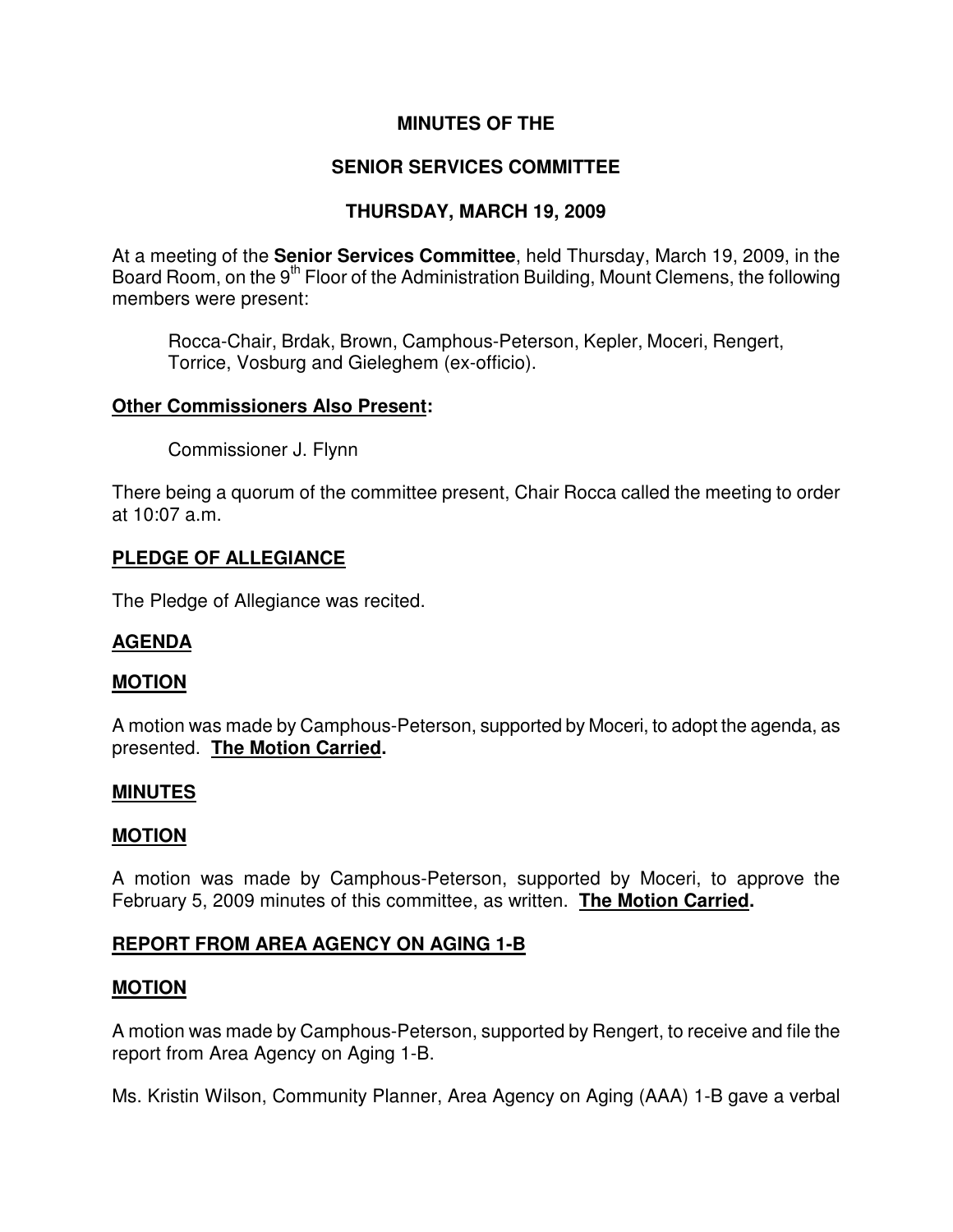presentation. She held up a magazine called, Generations. There is a feature article in each publication. She brought copies for distribution.

The Macomb County Older Michiganians Rally will be held on May  $29<sup>th</sup>$  at the Ukrainian Culture Center in Warren. She will provide more information next month.

The digital television transition date has been switched to June  $12<sup>th</sup>$ . Back in October, she developed a Digital Television Transition Toolkit which was disseminated through their six county region, as well as other facilities such as senior centers, fire departments, etc. The document still shows the February transition date, but everything else is correct. She brought copies for distribution.

The following commissioners spoke: Brown and J. Flynn.

Chair Rocca called for a vote on the motion and **The Motion Carried.** 

## **APPROVE ELIMINATION OF ONE VACANT FULL-TIME SENIOR SERVICES ASSISTANT DIRECTOR POSITION**

### **MOTION**

A motion was made by Brown, supported by Vosburg, to approve elimination of one vacant full-time Senior Services Assistant Director position. **Forward to the Personnel Committee.** 

The following commissioners spoke: Rocca and Vosburg.

Chair Rocca called for a vote on the motion and **The Motion Carried.** 

### **SENIOR SERVICES DEPARTMENT DIRECTOR'S REPORT**

#### **MOTION**

A motion was made by Rengert, supported by Camphous-Peterson, to receive and file the Senior Services Department Director's Report.

Ms. Willis gave an overview of her report.

In addition, she spoke about a therapeutic riding stable for veterans that will be located on Florence Road in Armada. It will be the only adult rehab riding stable in the tri-county area. It should be open in June or July.

She spoke about the building of a homeless shelter and community area for disabled veterans and homeless veterans. It will be a 20-unit facility in which veterans will be able